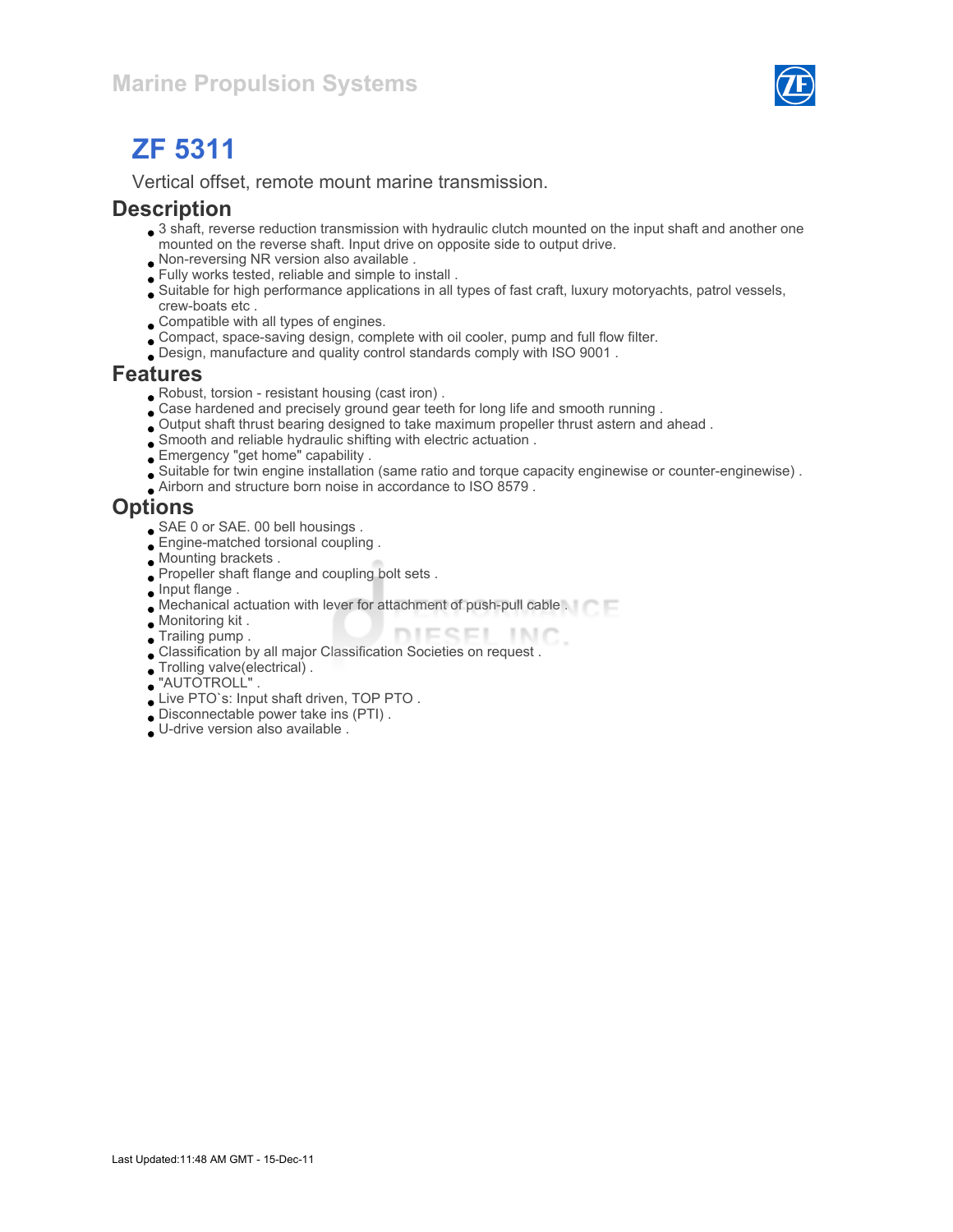

# Pleasure Duty

| <b>RATIOS</b>                          | MAX. | <b>TORQUE</b> | POWER/RPM                                        |    |           |          |    |          | <b>INPUT POWER CAPACITY</b> |    | MAX.<br><b>RPM</b> |
|----------------------------------------|------|---------------|--------------------------------------------------|----|-----------|----------|----|----------|-----------------------------|----|--------------------|
|                                        | Nm   | ftlb          | <b>kW</b>                                        | hp | <b>kW</b> | hp       | kW | hp       | kW                          | hp |                    |
|                                        |      |               |                                                  |    |           | 2100 rpm |    | 2300 rpm | 2450 rpm                    |    |                    |
| $\sqrt{3.471^*}$ , 4.033, 4.464, 5.040 | 8060 | 5945          | 0.8440 1.1318 1772 2377 1941 2603 2068 2773 2600 |    |           |          |    |          |                             |    |                    |

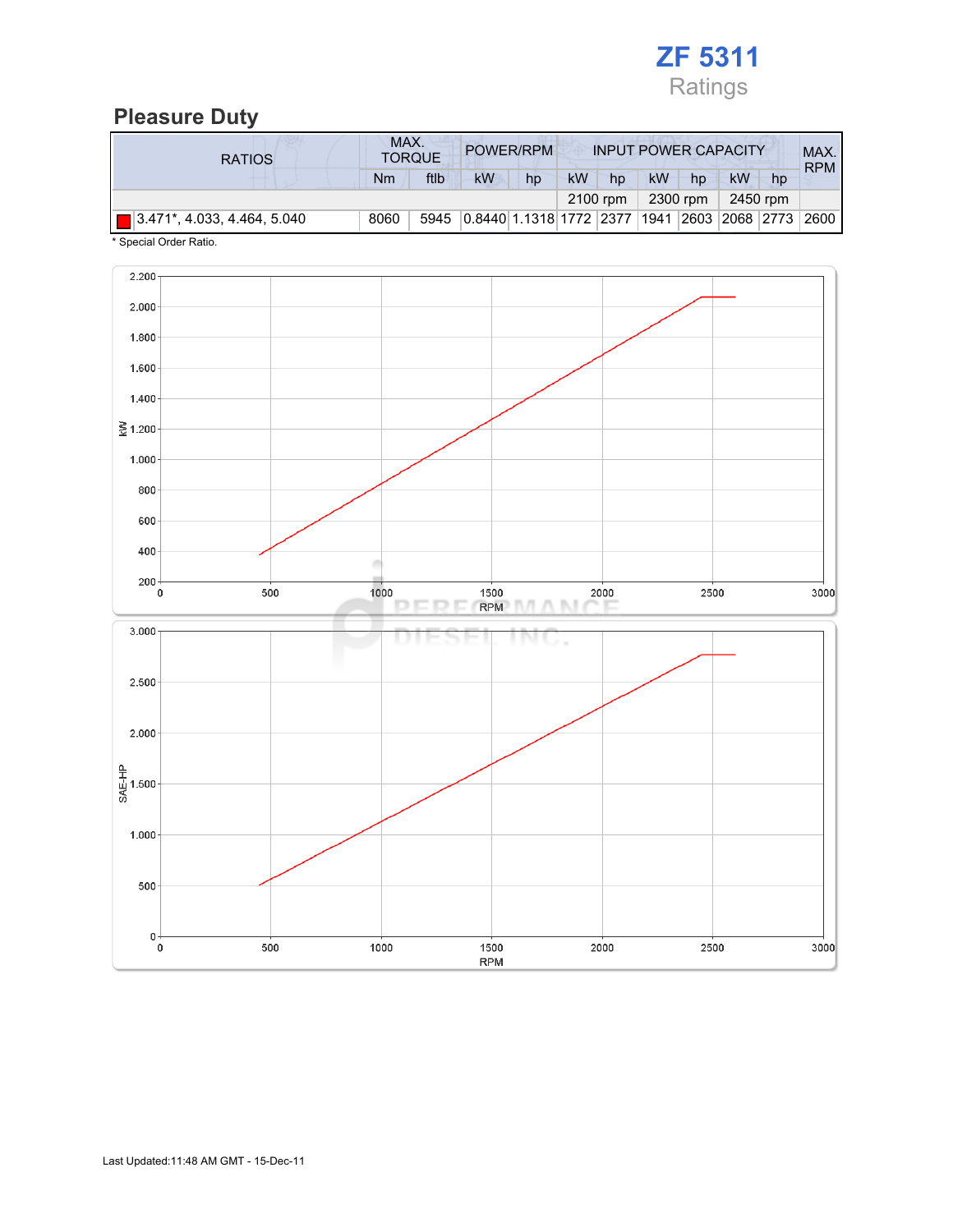

## Light Duty

| <b>RATIOS</b>                           | MAX. | <b>TORQUE</b> |                                                    | POWER/RPM |           |          |    | <b>INPUT POWER CAPACITY</b> |          |    | MAX.<br><b>RPM</b> |
|-----------------------------------------|------|---------------|----------------------------------------------------|-----------|-----------|----------|----|-----------------------------|----------|----|--------------------|
|                                         | Nm   | ftlb          | kW                                                 | hp        | <b>kW</b> | hp       | kW | hp                          | kW       | hp |                    |
|                                         |      |               |                                                    |           |           | 1800 rpm |    | 2100 rpm                    | 2300 rpm |    |                    |
| $\boxed{ }$ 3.471*, 4.033, 4.464, 5.040 | 7170 | 5288          | 10.750811.006811351 1812 11577 2114 1727 2316 2600 |           |           |          |    |                             |          |    |                    |

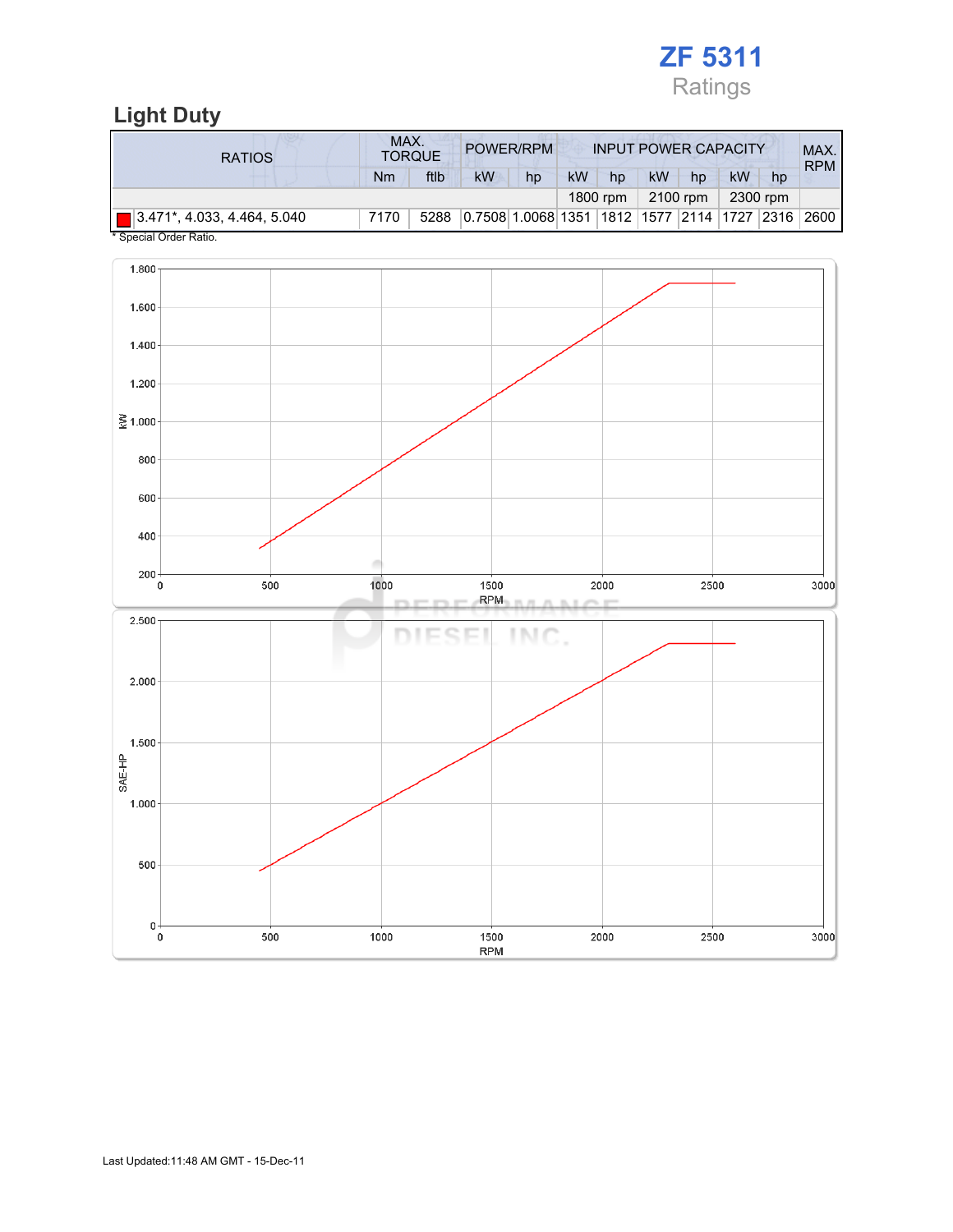

### Medium Duty

| <b>RATIOS</b>                           |      | MAX.<br>POWER/RPM<br><b>TORQUE</b> |                                             |    | <b>INPUT POWER CAPACITY</b> |          |    |          |          |    | MAX.<br><b>RPM</b> |
|-----------------------------------------|------|------------------------------------|---------------------------------------------|----|-----------------------------|----------|----|----------|----------|----|--------------------|
|                                         | Nm   | ftlb                               | kW                                          | hp | kW                          | hp       | kW | hp       | kW       | hp |                    |
|                                         |      |                                    |                                             |    |                             | 1800 rpm |    | 1900 rpm | 2100 rpm |    |                    |
| $\boxed{ }$ 3.471*, 4.033, 4.464, 5.040 | 6370 | 4698                               | 0.6670 0.8945 1201 1610 1267 1700 1401 1878 |    |                             |          |    |          |          |    | 2600               |

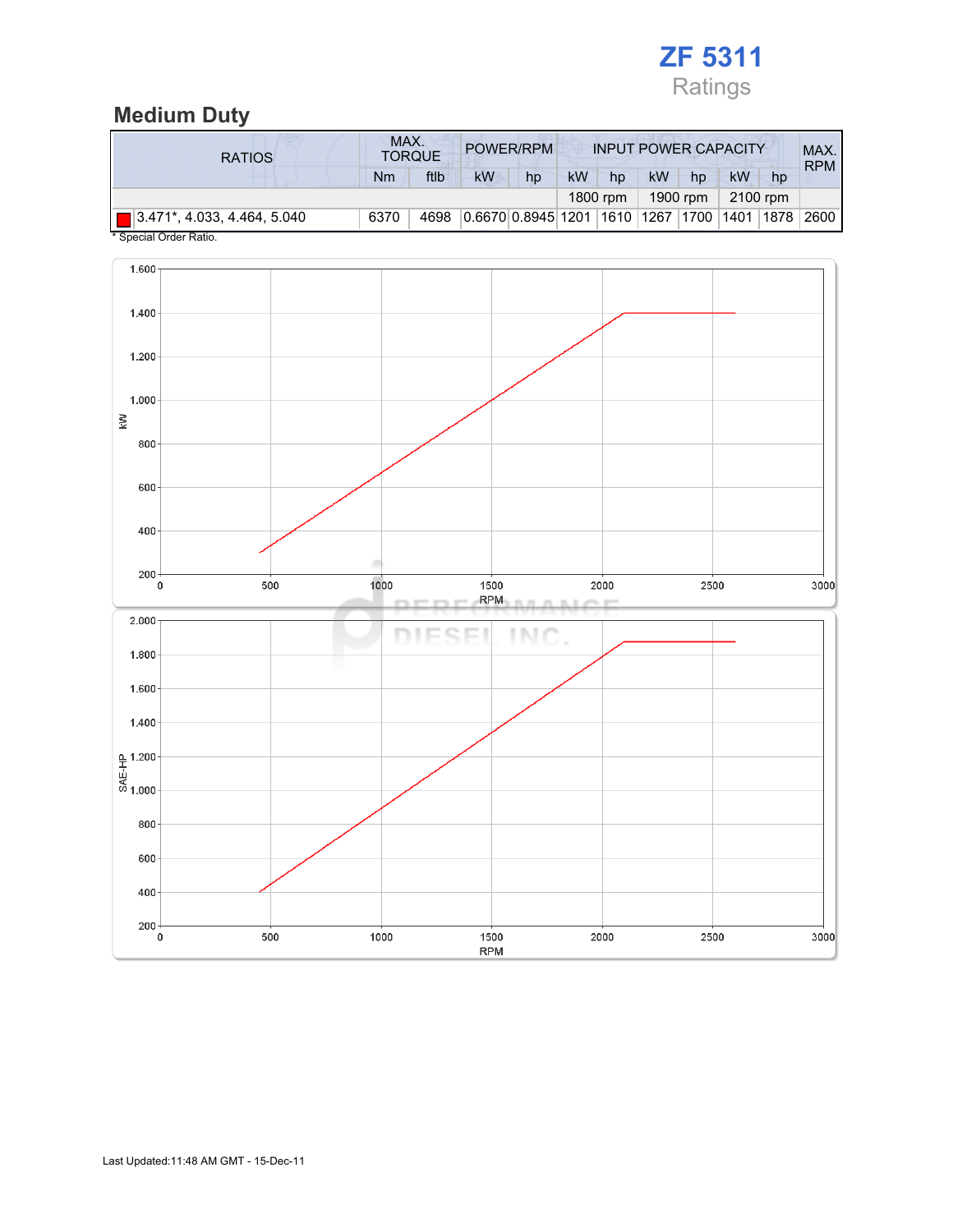# ZF 5311 Ratings

### Continuous Duty

| <b>RATIOS</b>                           | <b>MAX. TORQUE POWER/RPM</b> | <b>INPUT POWER CAPACITY</b> |    |    |                                                |           | MAX. |    |    |            |
|-----------------------------------------|------------------------------|-----------------------------|----|----|------------------------------------------------|-----------|------|----|----|------------|
|                                         | Nm                           | ftlb                        | kW | hp | <b>kW</b><br>hp                                | <b>kW</b> | hp   | kW | hp | <b>RPM</b> |
|                                         |                              |                             |    |    | 1600 rpm   1800 rpm   1900 rpm                 |           |      |    |    |            |
| $\boxed{ }$ 3.471*, 4.033, 4.464, 5.040 | 5250                         |                             |    |    | 3872 0.5497 0.7372 880 1180 990 1327 1045 1401 |           |      |    |    | 2000       |

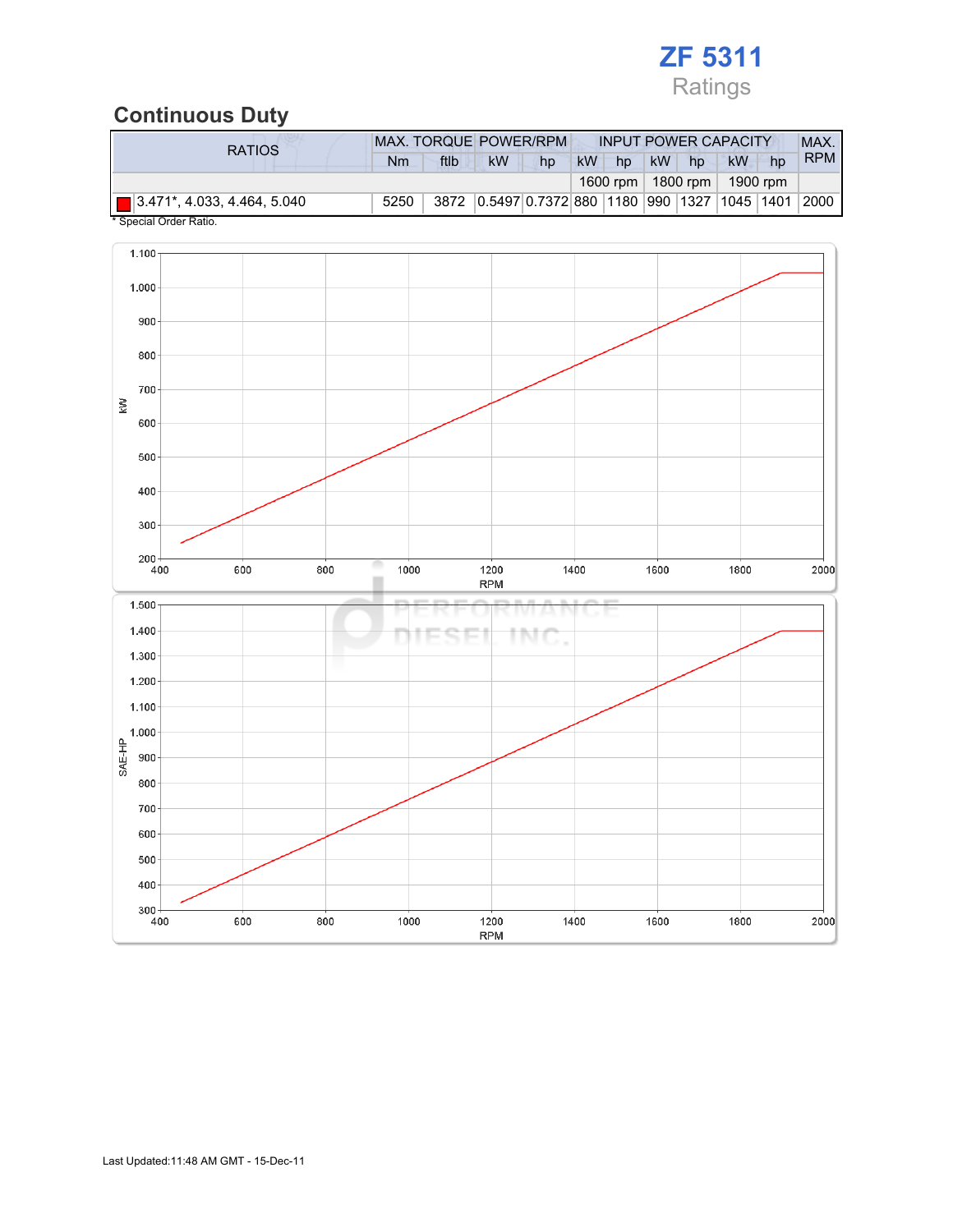# ZF 5311 **Dimensions**

Œ



| mm (inches)    |                |    |                |            |  |                                                                                                    |    |           |  |  |
|----------------|----------------|----|----------------|------------|--|----------------------------------------------------------------------------------------------------|----|-----------|--|--|
| B <sub>1</sub> | B <sub>2</sub> | H1 | H <sub>2</sub> |            |  | L2                                                                                                 | L3 | Bell Hsg. |  |  |
|                |                |    |                |            |  | 460 (18.1) 465 (18.3) 465 (18.3) 415 (16.3) 855 (33.6) 776 (31.1) 570 (22.3) 149 (5.90) 180 (7.10) |    |           |  |  |
|                | Weight kg (lb) |    |                |            |  | Oil Capacity Litre (US qt)                                                                         |    |           |  |  |
|                | 1,350 (2,970)  |    |                | 60.0(54.0) |  |                                                                                                    |    |           |  |  |

#### SAE Bell Housing Dimensions

|         |    |  |                                                   |  |    | <b>Bolt Holes</b> |                 |  |
|---------|----|--|---------------------------------------------------|--|----|-------------------|-----------------|--|
| SAE No. |    |  |                                                   |  |    | No.               | <b>Diameter</b> |  |
|         | mm |  | mm                                                |  | mm |                   | mm              |  |
|         |    |  | 647.7 25.5 679.45 26.75 711.2 28.0 16 13.49 17/32 |  |    |                   |                 |  |

## Output Coupling Dimensions

|    |              |    |          |  |  |                                                         | <b>Bolt Holes</b> |              |      |  |
|----|--------------|----|----------|--|--|---------------------------------------------------------|-------------------|--------------|------|--|
|    |              |    |          |  |  |                                                         | No.               | Diameter (E) |      |  |
| mm | $\mathsf{I}$ | mm | in mm in |  |  | mm                                                      |                   | mm           |      |  |
|    |              |    |          |  |  | 350   13.8   310   12.2   220   8.66   35.0   1.38   18 |                   | 24.2         | 0.95 |  |